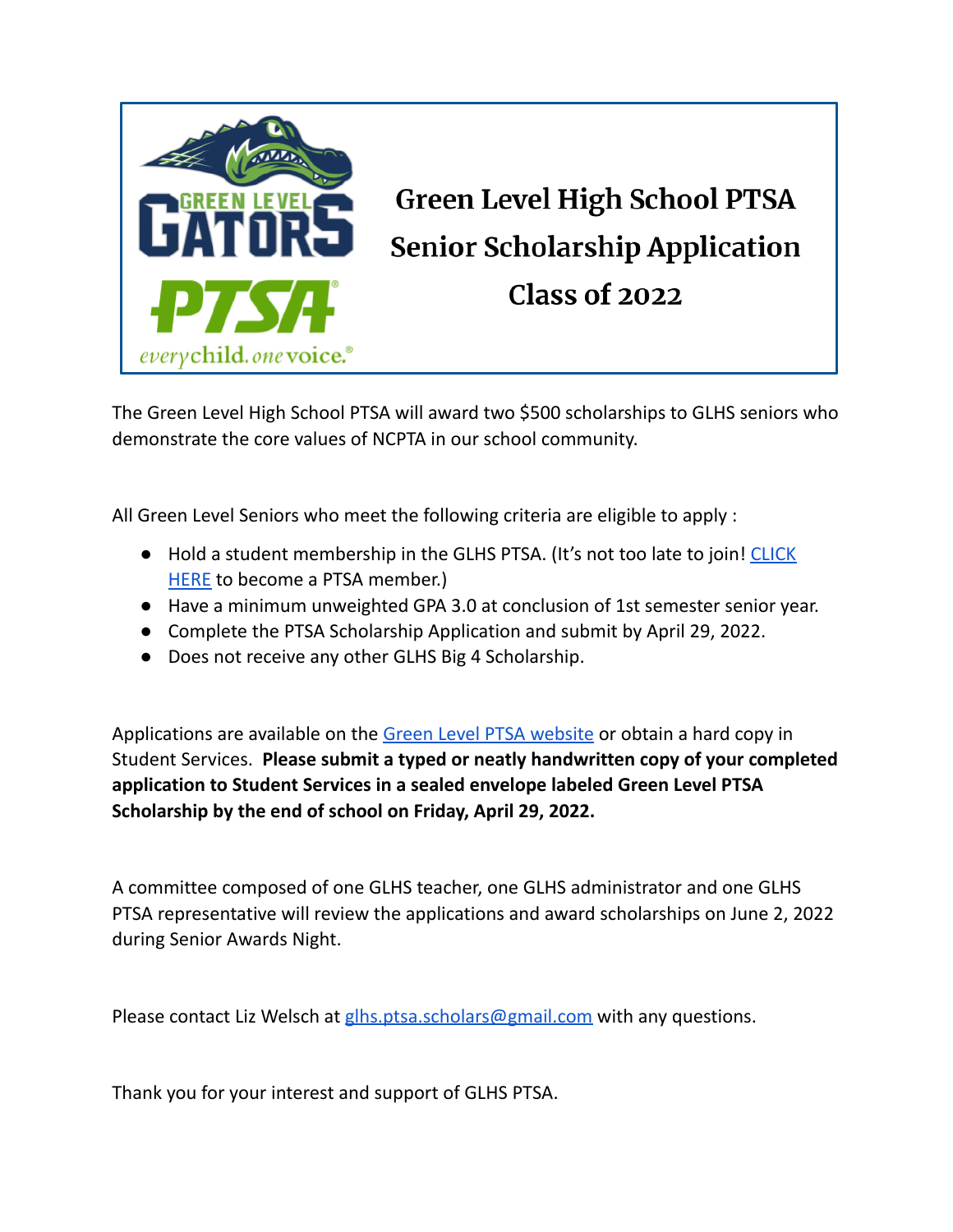

| Unweighted GPA (at conclusion of 1st semester senior year) _____________________ |
|----------------------------------------------------------------------------------|

Briefly share your plans for after high school graduation and why you have chosen this path.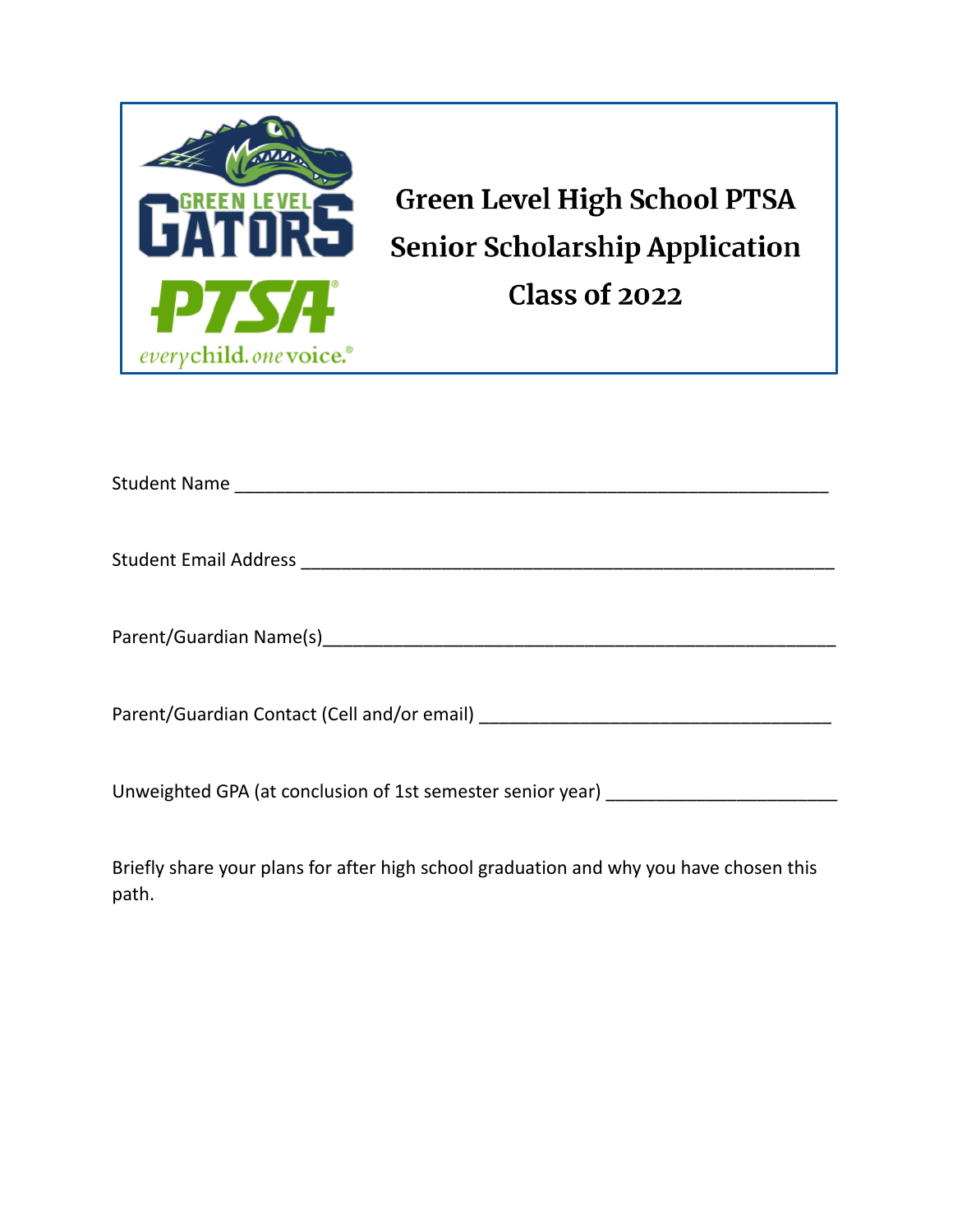Select one of the NCPTA's core values below and explain how you have lived this value during your time at Green Level High School and how it will continue to be a tangible value in your future. Please be specific and share examples/experiences. (250 -500 word limit)

| <b>Collaboration</b> | Commitment     |
|----------------------|----------------|
| Accountability       | <b>Respect</b> |
| <b>Inclusivity</b>   | Integrity      |